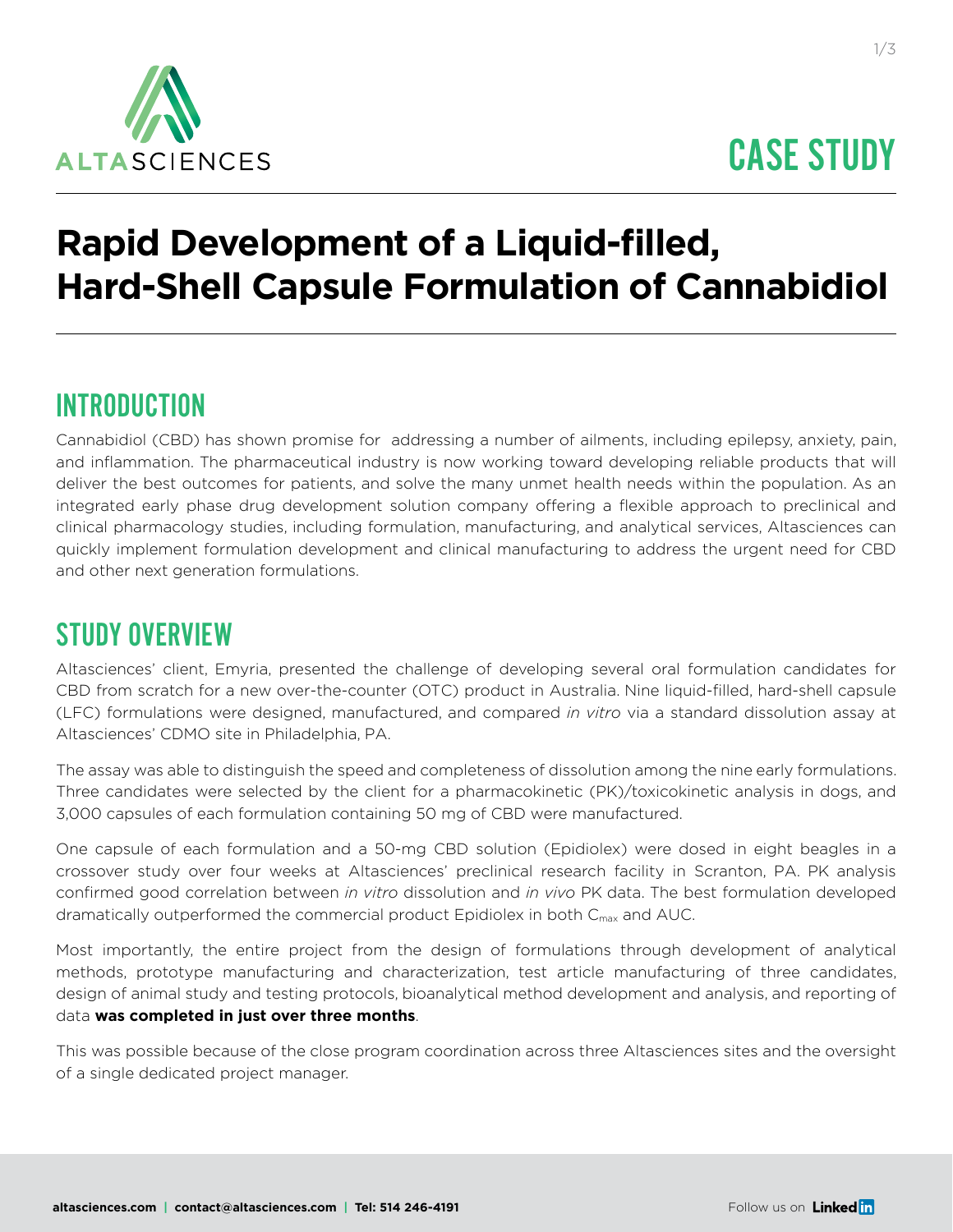

## **OBJECTIVE**

To create alternative oral formulations that may match or improve upon the PK profile of oral CBD in the fastest and most cost-effective manner possible.

#### **METHODS**

Altasciences' CDMO facility in Philadelphia, PA, proposed a broad range of novel prototype formulations for both powder-filled and liquid-/semisolid-filled, hard-shell HPMC capsules. All selected excipients were suitable for oral use with a previous use history, as found on the FDA Inactive Ingredient Database (IID).

**Step One —** The liquid-/semisolid-filled hard capsule excipients were chosen for their ability to solubilize CBD, low melting temperatures, and their potential to increase absorption of the CBD.

**Step Two —** The excipients were tested for their ability to fully solubilize the CBD. Once dissolved, the warm CBD solutions were filled into HPMC hard capsules (50 mg of CBD/capsule), capped, and banded. One of the formulations did not fully dissolve an ingredient and was eliminated from consideration.

**Step Three —** The amount of CBD in each capsule formulation was determined by HPLC using a stabilityindicating method developed in parallel with prototype design and manufacturing, and subsequently validated.

**Step Four –** Lead prototypes for a dog PK study were selected based on the following criteria:

- Stability of CBD to the manufacturing process (heat)
- Dissolution rate and completeness in simulated fasted dissolution media (FaSSIF)
- Ease of manufacturing
- Appearance

**Step Five —** The dissolution of dosage forms was monitored by measuring CBD levels in FaSSIF media by HPLC over three hours. Based on the results, two of the formulations were selected.

## THE STUDY

Based on these results and other factors, such as cost and availability of excipients, Emyria selected three formulations for their crossover PK studies in beagle dogs at Altasciences' preclinical testing site in Scranton, PA. Epidiolex (100 mg/mL solution in sesame oil/ethanol, GW Pharma) was included in the study for comparison.

Male beagle dogs (eight males/treatment for Treatments 1 to 4) were used in this study. Animals were allocated to four different treatment groups receiving 50 mg of CBD in four different formulations. The same eight animals were used for each treatment, and treatments were separated by a minimum seven-day washout period.